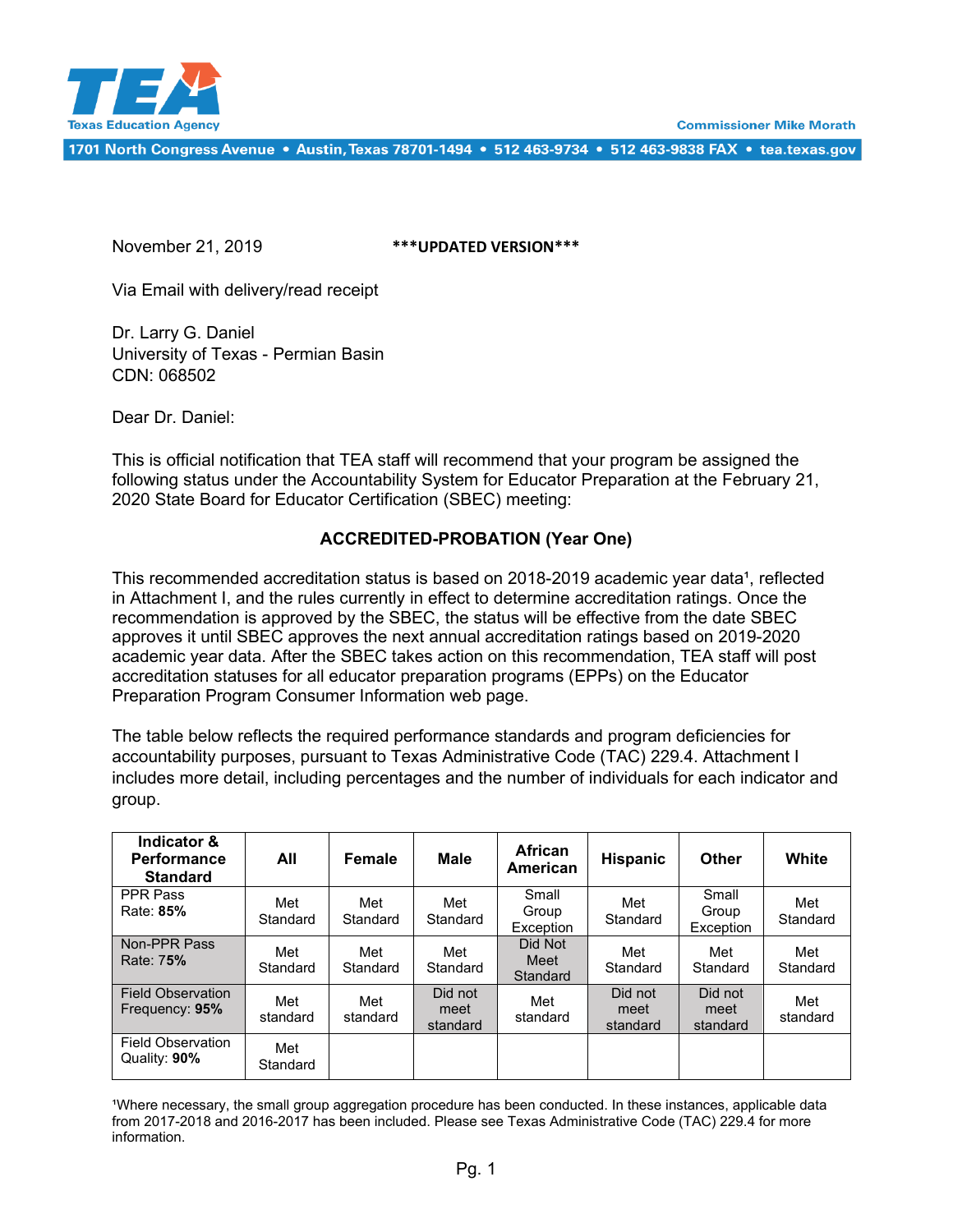19 TAC §229.4(b)(4)(A)(ii) prescribes that an educator preparation program (EPP) shall be assigned an Accredited—Probation status if the EPP fails to meet the standards in any three gender, race, or ethnicity demographic groups on any of the indicators in any one year. Your program did not meet the performance standard for Field Observation Frequency.

Pursuant to 19 TAC §229.7, the University of Texas—Permian Basin may request an informal review if one of the criteria is met as prescribed in Attachment II of this proposed recommendation for SBEC action prior to its submission to the SBEC.

The rules and procedures governing an informal review may be found in 19 TAC §229.7. The TAC can be accessed at [http://ritter.tea.state.tx.us/sbecrules/tac/chapter229/ch229.html#229.7.](http://ritter.tea.state.tx.us/sbecrules/tac/chapter229/ch229.html#229.7) TEA must receive the request for an informal review no later than 5:00 p.m. on December 13, 2019. If you have any questions regarding this notice, please contact me.

The table below reflects the certification fields that did not meet the required performance standards for the 2017–2018 and 2018–2019 academic years. Pursuant to 19 TAC §229.5(c) and (d), beginning with the 2016–2017 academic year, if candidates in an individual certification class or category fail to meet the performance standard on the non-PPR examinations for three consecutive years, the approval to offer that class or category shall be revoked.

| 1b. Test Code—Certification Exams by | 2018-2019                | <b>Total N</b>  | N Pass          | PCT.            |
|--------------------------------------|--------------------------|-----------------|-----------------|-----------------|
| <b>Test Desc.</b>                    |                          | $(2018 - 2019)$ | $(2018 - 2019)$ | $(2018 - 2019)$ |
| Principal                            | Did not meet<br>Standard | 15              | 10              | 66.67           |

Please note: although the Principal Survey and Teacher Survey Indicators are not being used for accountability purposes for the 2018-2019 academic year, the attachment includes the performance standard data on these indicators for EPP planning purposes.

Please share this information with appropriate members of your staff. If you have any questions regarding this notification, please contact me at Christie. Pogue@tea.texas.gov or (512) 463-4420.

Sincerely,

Christie Pogue Director, EPP Accreditation and Policy Development

cc: Mark Olofson, TEA cc: Tam Jones, TEA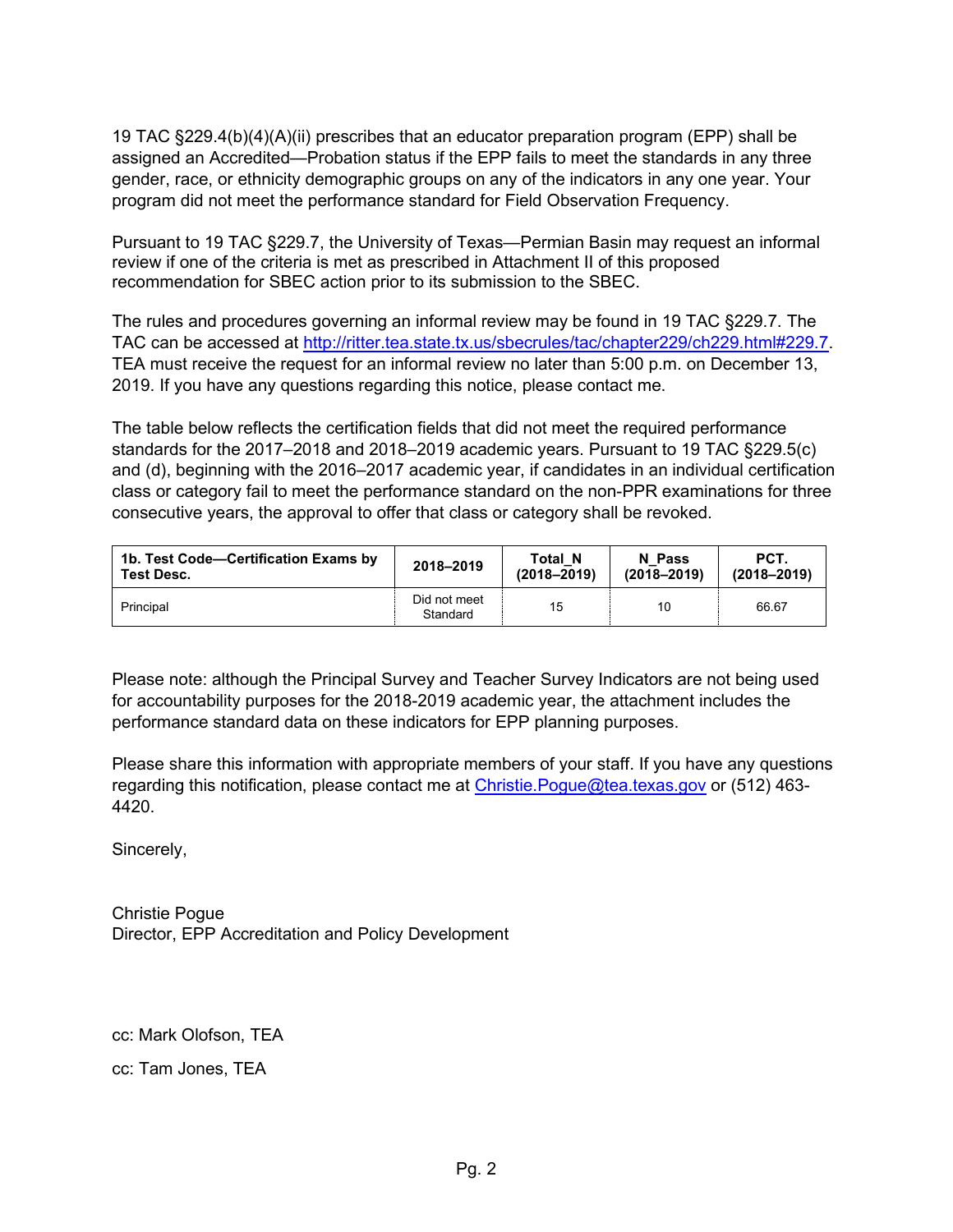Attachments:

- I. Educator Preparation Program 2018–2019 Academic Year ASEP Results
- II. Informal Review Requirements and Procedures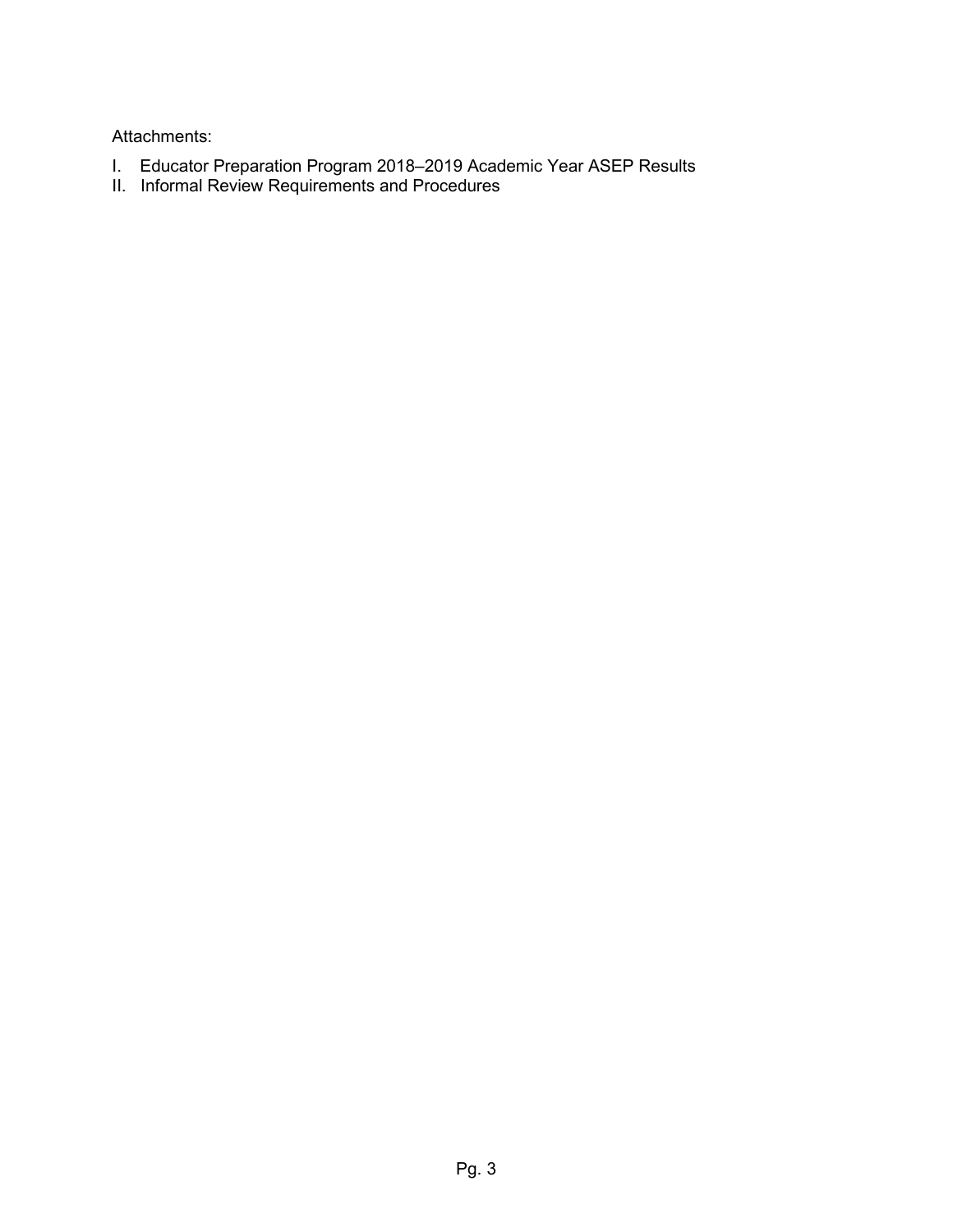| 1a. Certification Exams-PPR<br>Met Standard<br>All<br>Female<br><b>Met Standard</b><br><b>Met Standard</b><br>Male<br>Small Group Exception<br>African American<br>Met Standard<br>Hispanic<br>Other<br>Small Group Exception | 114<br>93<br>21<br>4<br>43<br>7<br>62<br>142<br>118 | 107<br>86<br>21<br>4<br>37<br>$\overline{7}$<br>61<br>123 | 93.86<br>92.47<br>100<br>100<br>86.05<br>100<br>98.39 |
|-------------------------------------------------------------------------------------------------------------------------------------------------------------------------------------------------------------------------------|-----------------------------------------------------|-----------------------------------------------------------|-------------------------------------------------------|
|                                                                                                                                                                                                                               |                                                     |                                                           |                                                       |
|                                                                                                                                                                                                                               |                                                     |                                                           |                                                       |
|                                                                                                                                                                                                                               |                                                     |                                                           |                                                       |
|                                                                                                                                                                                                                               |                                                     |                                                           |                                                       |
|                                                                                                                                                                                                                               |                                                     |                                                           |                                                       |
|                                                                                                                                                                                                                               |                                                     |                                                           |                                                       |
|                                                                                                                                                                                                                               |                                                     |                                                           |                                                       |
| White<br>Met Standard                                                                                                                                                                                                         |                                                     |                                                           |                                                       |
| 1b. Certification Exams-Non-PPR                                                                                                                                                                                               |                                                     |                                                           |                                                       |
| All<br><b>Met Standard</b>                                                                                                                                                                                                    |                                                     |                                                           | 86.62                                                 |
| <b>Met Standard</b><br>Female                                                                                                                                                                                                 |                                                     | 101                                                       | 85.59                                                 |
| Met Standard<br>Male                                                                                                                                                                                                          | 24                                                  | 22                                                        | 91.67                                                 |
| African American<br>Did Not Meet Standard                                                                                                                                                                                     | 16                                                  | 10                                                        | 62.5                                                  |
| Hispanic<br><b>Met Standard</b>                                                                                                                                                                                               | 53                                                  | 41                                                        | 77.36                                                 |
| Other<br>Met Standard                                                                                                                                                                                                         | $\overline{7}$                                      | 6                                                         | 85.71                                                 |
| White<br>Met Standard                                                                                                                                                                                                         | $\overline{79}$                                     | $\overline{74}$                                           | 93.67                                                 |
| 2. Principal Appraisal                                                                                                                                                                                                        |                                                     |                                                           |                                                       |
| <b>Met Standard</b><br>All                                                                                                                                                                                                    | 72                                                  | 57                                                        | 79.17                                                 |
| Female<br>Met Standard                                                                                                                                                                                                        | 57                                                  | 44                                                        | 77.19                                                 |
| Met Standard<br>Male                                                                                                                                                                                                          | 15                                                  | 13                                                        | 86.67                                                 |
| Small Group Exception<br>African American                                                                                                                                                                                     | 4                                                   | 4                                                         | 100                                                   |
| Met Standard<br>Hispanic                                                                                                                                                                                                      | 24                                                  | 19                                                        | 79.17                                                 |
| Other<br>Small Group Exception                                                                                                                                                                                                | $\mathbf{1}$                                        | $\Omega$                                                  | 0                                                     |
| White<br>Met Standard                                                                                                                                                                                                         | 43                                                  | 34                                                        | 79.07                                                 |
| 4a. Field Supervision - Observations                                                                                                                                                                                          |                                                     |                                                           |                                                       |
| All<br>Met standard                                                                                                                                                                                                           | 138                                                 | 132                                                       | 95.65                                                 |
| Female<br>Met standard                                                                                                                                                                                                        | 104                                                 | 102                                                       | 98.08                                                 |
| Male<br>Did not meet standard                                                                                                                                                                                                 | 34                                                  | 30                                                        | 88.24                                                 |
| African American<br>Met standard                                                                                                                                                                                              | 5                                                   | 5                                                         | 100                                                   |
| Hispanic<br>Did not meet standard                                                                                                                                                                                             | 53                                                  | 49                                                        | 92.45                                                 |
| Other<br>Did not meet standard                                                                                                                                                                                                | 6                                                   | 5                                                         | 83.33                                                 |
| White<br>Met standard                                                                                                                                                                                                         | 74                                                  | 73                                                        | 98.65                                                 |
| 4b. Field Supervision - Exit Survey                                                                                                                                                                                           |                                                     |                                                           |                                                       |
| All<br>Met Standard                                                                                                                                                                                                           | 135                                                 | 128                                                       | 94.81                                                 |
| 5. New Teacher Satisfaction-Teacher Survey                                                                                                                                                                                    |                                                     |                                                           |                                                       |
| Did Not Meet Standard<br>All                                                                                                                                                                                                  | 34                                                  | 20                                                        | 58.82                                                 |
| Did Not Meet Standard<br>Female                                                                                                                                                                                               | 33                                                  | 19                                                        | 57.58                                                 |
| Male<br><b>Small Group Exception</b>                                                                                                                                                                                          | 1                                                   | $\mathbf{1}$                                              | 100                                                   |
| African American<br>NA.                                                                                                                                                                                                       | <b>NA</b>                                           | <b>NA</b>                                                 | <b>NA</b>                                             |
| Did Not Meet Standard<br>Hispanic                                                                                                                                                                                             | 13                                                  | 8                                                         | 61.54                                                 |
| Other<br><b>NA</b>                                                                                                                                                                                                            | <b>NA</b>                                           | <b>NA</b>                                                 | <b>NA</b>                                             |
| Did Not Meet Standard<br>White                                                                                                                                                                                                | 21                                                  | 12                                                        | 57.14                                                 |

# **Educator Preparation Program 2018-2019 Academic Year ASEP Results**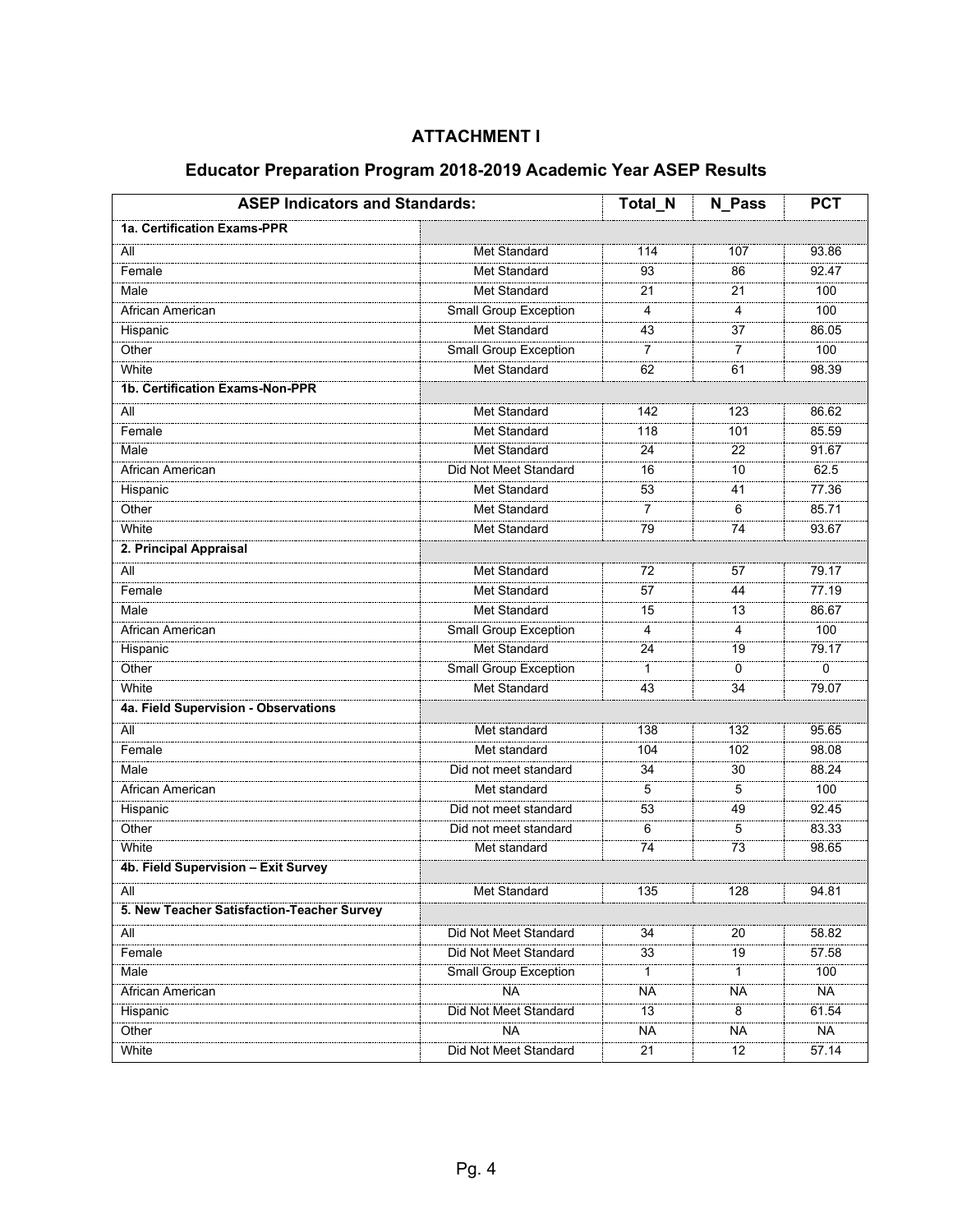| 1b. Test Code-Certification Exams by Test<br>Desc.            |                              |                |                |       |
|---------------------------------------------------------------|------------------------------|----------------|----------------|-------|
| Principal                                                     | Did not meet Standard        | 15             | 10             | 66.67 |
| Physical Education EC-12                                      | <b>Small Group Exception</b> | 7              | 7              | 100   |
| <b>Special Education EC-12</b>                                | Met Standard                 | 12             | 12             | 100   |
| Music EC-12                                                   | <b>Met Standard</b>          | 6              | 5              | 83.33 |
| Art EC-12                                                     | Met Standard                 | 5              | 5              | 100   |
| Core Subjects 4-8                                             | Met Standard                 | 8              | 7              | 87.5  |
| English Language Arts and Reading 7-12                        | <b>Small Group Exception</b> | 6              | 5              | 83.33 |
| History 7-12                                                  | Small Group Exception        | 4              | 3              | 75    |
| Mathematics 7-12                                              | <b>Small Group Exception</b> | 7              | 6              | 85.71 |
| Principal as Instructional Leader                             | Met Standard                 | 21             | 21             | 100   |
| Core Subjects EC-6                                            | Met Standard                 | 53             | 43             | 81.13 |
| LOTE: Spanish                                                 | <b>Small Group Exception</b> | 5              | 3              | 60    |
| English Language Arts and Reading/Social<br>Studies 4-8       | <b>Small Group Exception</b> | 1              | 1              | 100   |
| Mathematics 4-8                                               | Small Group Exception        | 1              | 1              | 100   |
| Social Studies 4-8                                            | Small Group Exception        | 3              | 3              | 100   |
| English as a Second Language (ESL)<br>Supplemental            | <b>Small Group Exception</b> | 8              | 8              | 100   |
| Social Studies 7-12                                           | <b>Small Group Exception</b> | 4              | 3              | 75    |
| Life Science 7-12                                             | Met Standard                 | 4              | 3              | 75    |
| Mathematics/Science 4-8                                       | <b>Small Group Exception</b> | 1              | 1              | 100   |
| Speech 7-12                                                   | <b>Small Group Exception</b> | 1              | 1              | 100   |
| Reading Specialist                                            | Small Group Exception        | 4              | 4              | 100   |
| Bilingual Target Language Proficiency Test<br>(BTLPT)-Spanish | <b>Small Group Exception</b> | 3              | 3              | 100   |
| Superintendent                                                | <b>Small Group Exception</b> | 4              | 4              | 100   |
| Science 7-12                                                  | Small Group Exception        | $\overline{2}$ | $\overline{2}$ | 100   |
| English Language Arts and Reading 4-8                         | <b>Small Group Exception</b> | 4              | 3              | 75    |
| Science 4-8                                                   | <b>Small Group Exception</b> | 1              | 1              | 100   |
| <b>Bilingual Education Supplemental</b>                       | <b>Small Group Exception</b> | 4              | 4              | 100   |
| Educational Diagnostician                                     | <b>Small Group Exception</b> | 4              | 4              | 100   |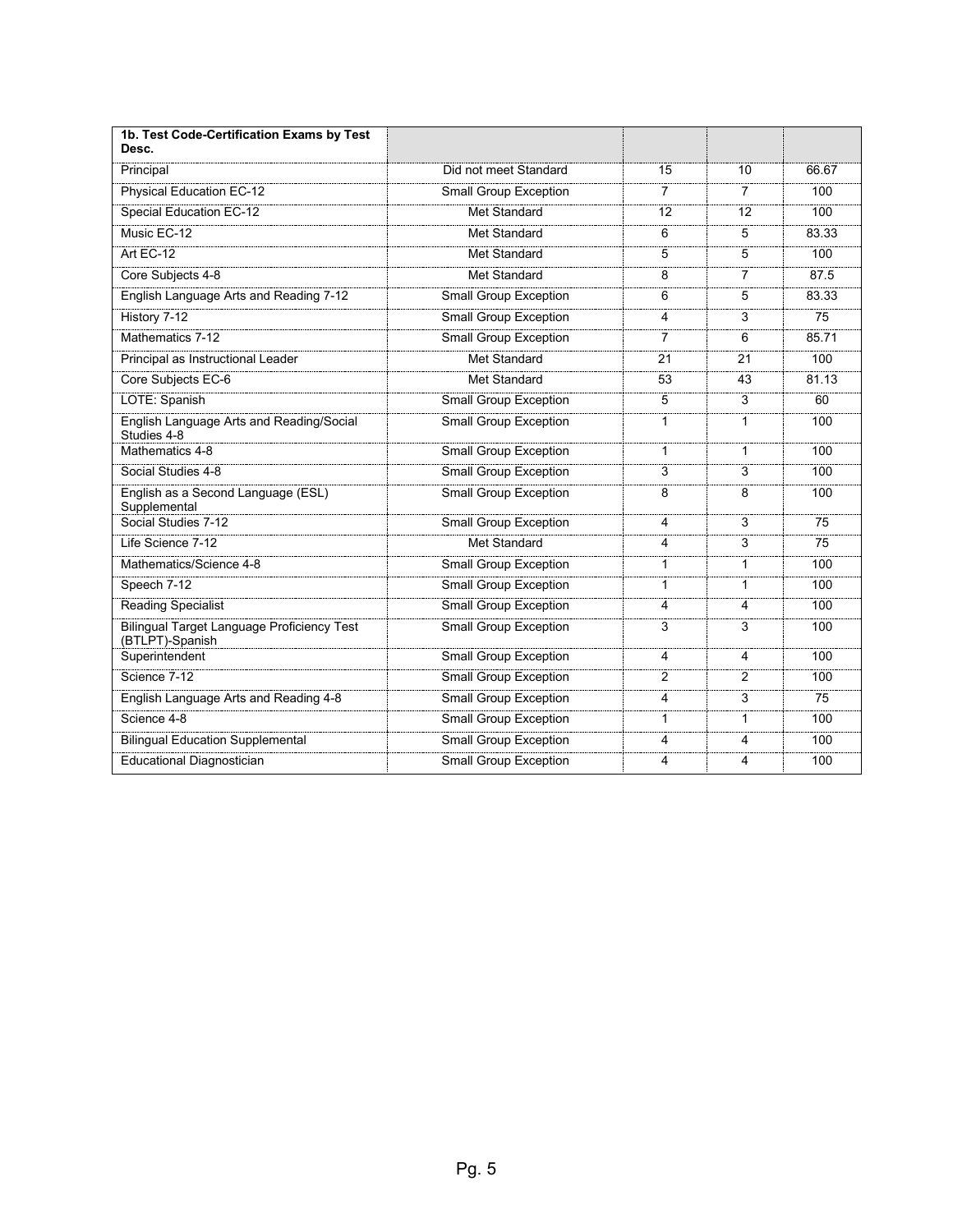## **ATTACHMENT II**

#### **Informal Review Requirements and Procedures**

The chief operating officer of the University of Texas—Permian Basin or designee may initiate an informal review by sending a written request submitted by mail, email, or facsimile to:

Christie Pogue Department of Educator Leadership and Quality Texas Education Agency 1701 North Congress Avenue Austin, Texas 78701 [Christie.Pogue@tea.texas.gov](mailto:Christie.Pogue@tea.texas.gov) (512) 463-4420 (office) (512) 463-7795 (fax)

Pursuant to 19 TAC §229.7(c)(2), a request for an informal review **must** set out the reasons the EPP believes the proposed recommendation is incorrect and **must** meet at least one of the allowable criteria stated below. Indicate which reason below the informal review is based on and provide the required information and supporting documentation for each reason indicated:

- ☐ If alleging the proposed recommendation would violate a statutory provision, the statutory provision violated and the specific facts supporting a conclusion that the statute was violated by the proposed recommendation.
- ☐ If alleging the proposed recommendation would be in excess of the SBEC's statutory authority, the SBEC's statutory authority and the specific facts supporting a conclusion that the proposed recommendation would be in excess of this authority.
- ☐ If alleging the proposed recommendation was made through unlawful procedure, the lawful procedure and the specific facts supporting a conclusion that the proposed recommendation was made through unlawful procedure that the Board may make to a rule at adoption.
- $\Box$  If alleging the proposed recommendation is affected by other error of law, the law violated and the specific facts supporting a conclusion that the proposed recommendation violated that law.
- $\Box$  If alleging the proposed recommendation is not reasonably supported by a preponderance of the evidence, each finding, inference, or conclusion of the proposed recommendation that is unsupported by a preponderance of the evidence, and the evidence that creates a preponderance against the specific finding, inference, or conclusion at issue.
- ☐ If alleging the proposed recommendation is arbitrary or capricious or characterized by abuse of discretion or clearly unwarranted exercise of discretion, each finding, inference, conclusion, or proposed recommendation affected and the specific facts supporting a conclusion that each is so affected.